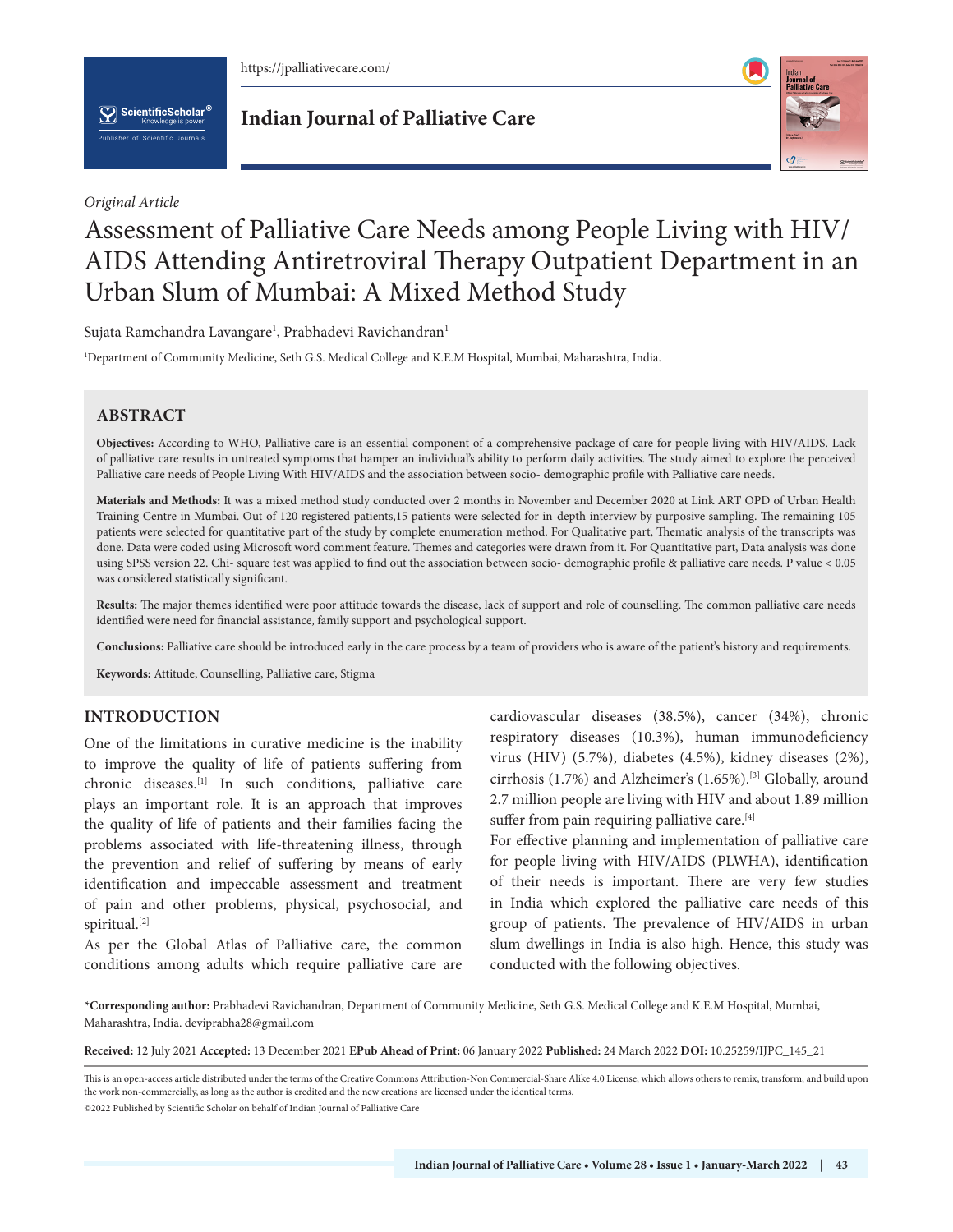#### **Objectives**

The objectives of the study were to:

- 1. Describe the patient's experiences of living with HIV through semi-structured in-depth interviews
- 2. Assess their perceived palliative care needs through a semi-structured questionnaire adapted from the literature
- 3. Find the association between sociodemographic profile with their palliative care needs

## **MATERIALS AND METHODS**

It was a mixed method study conducted over a period of 2 months between November 2020 and December 2020 at the link antiretroviral therapy outpatient department (ART OPD) of Urban Health Training Centre attached to a tertiary care hospital in Mumbai. This link ART OPD serves mainly for urban slum population. All the HIV/AIDS patients who were registered were included in the study.

#### **Qualitative part – to study the patient's experiences of living with HIV**

The grounded theory approach was used in the qualitative part of the study. Out of 120 PLWHA registered at link ART OPD, 15 of them were selected for in-depth interview by purposive sampling. After explaining the purpose of the study and getting written informed consent, indepth interview was conducted for individual patients by maintaining privacy and confidentiality. The interview was related to experiences of living with HIV. Thematic analysis of the transcripts was done. Data were coded using Microsoft Word comment feature. A predominant inductive approach was used to code the transcripts. Themes and categories were drawn from it.

## **Quantitative part – to study the palliative care needs**

The remaining 105 patients were selected for the quantitative part of the study by the complete enumeration method. After explaining the purpose of the study and getting written informed consent, face-to-face interview was conducted on the 105 PLWHA using a pre-designed, pre-tested, semi-structured interview schedule. The interview schedule has been adapted from similar literature.<sup>[5]</sup> Questions were asked regarding their sociodemographic profile, symptomatology, comorbidities, activities of daily living (ADL), and palliative care needs. Data were entered into MS Excel 2010 and were analysed using SPSS version 22 software. Test of significance (Chisquare test) was applied to find out the association between sociodemographic profile and palliative care needs. *P* < 0.05 was considered statistically significant.

The data from the inferential stage/phase are integrated. The themes and subthemes from the qualitative component are integrated with the results of the quantitative component (palliative care needs) by concurrent triangulation process.

The study was approved by the Institutional Ethical Committee (EC/OA-154/2019) on 31 October 2020.

#### **RESULTS**

#### **Qualitative part – to study the patient's experiences of living with HIV**

Among 15 patients who were purposively selected for in-depth interviews, seven were below 45 years and eight were above 45 years. These 15 patients belonged to different domains such as migrants, commercial sex worker, illiterate, widow, drug addict, unmarried, and transgender. These domains were represented equally in both age groups. The demographic pro forma and disease characteristics of these 15 participants are given in [Table 1].

| Table<br>1: Sociodemographic profile of study participants<br>(qualitative component) $n=15$ . |                                      |                |                             |
|------------------------------------------------------------------------------------------------|--------------------------------------|----------------|-----------------------------|
| S. No.                                                                                         | Sociodemographic profile             |                | <b>Frequency Percentage</b> |
| 1                                                                                              | Age (in years)                       |                |                             |
|                                                                                                | Below 45                             | 7              | 46.7                        |
|                                                                                                | Above 45                             | 8              | 53.3                        |
| 2                                                                                              | Sex                                  |                |                             |
|                                                                                                | Male                                 | 7              | 46.7                        |
|                                                                                                | Female                               | 6              | 40                          |
|                                                                                                | Transgender                          | $\overline{2}$ | 13.3                        |
| 3                                                                                              | Education                            |                |                             |
|                                                                                                | Graduate                             | 1              | 6.7                         |
|                                                                                                | Intermediate/diploma                 | 1              | 6.7                         |
|                                                                                                | High school                          | $\overline{4}$ | 26.7                        |
|                                                                                                | Middle school                        | 7              | 46.7                        |
|                                                                                                | Illiterate                           | $\overline{2}$ | 13.3                        |
| 4                                                                                              | Occupation                           |                |                             |
|                                                                                                | Clerical, farmer and shop owner      | 1              | 6.7                         |
|                                                                                                | Skilled work                         | 8              | 53.3                        |
|                                                                                                | Unskilled work                       | $\overline{2}$ | 13.3                        |
|                                                                                                | Unemployed                           | $\overline{4}$ | 26.7                        |
| 5                                                                                              | Socioeconomic status<br>Middle class |                |                             |
|                                                                                                | Lower-middle class                   | 2<br>10        | 13.3                        |
|                                                                                                | Lower class                          | 3              | 66.7<br>20                  |
| 6                                                                                              | Marital status                       |                |                             |
|                                                                                                | Unmarried                            | $\overline{2}$ | 13.3                        |
|                                                                                                | Married                              | 10             | 66.7                        |
|                                                                                                | Divorced                             | 1              | 6.7                         |
|                                                                                                | Widowed                              | $\overline{2}$ | 13.3                        |
| 7                                                                                              | Number of years living with          |                |                             |
|                                                                                                | HIV (years)                          |                |                             |
|                                                                                                | $<$ 5                                | $\overline{4}$ | 26.7                        |
|                                                                                                | $5 - 10$                             | 7              | 46.7                        |
|                                                                                                | >10                                  | $\overline{4}$ | 26.7                        |
| 8                                                                                              | WHO HIV stage $(n=15)$               |                |                             |
|                                                                                                | Stage 1                              | 8              | 53.3                        |
|                                                                                                | Stage 2                              | 3              | 20                          |
|                                                                                                | Stage 3                              | 2              | 13.3                        |
|                                                                                                | Stage 4                              | $\overline{c}$ | 13.3                        |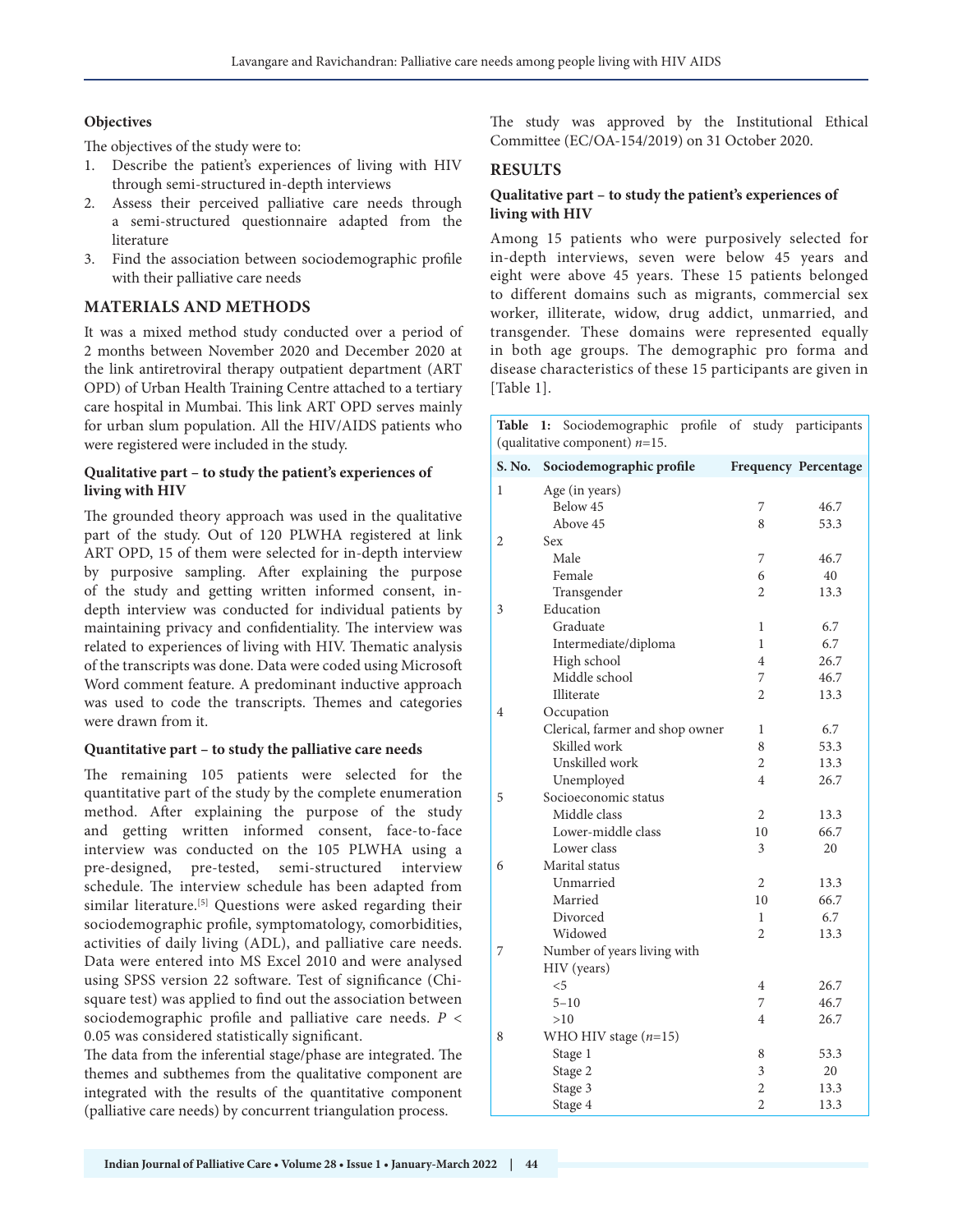The transcripts lead to the development of codes, categories, and themes which are illustrated [Figure 1].

#### *Theme 1: Poor attitude toward the disease*

During the in-depth interview, the participants shared various discriminatory attitudes experienced by them. They discussed in detail about the fear of disclosing the truth to their family members. However, their health-seeking behaviour was not affected by these issues. Three major categories drawn from the in-depth interviews are explained [Table 2].

## *Theme 2: Lack of support*

Respondents highlighted the importance of having family support in this theme. Most of them showed worry and anxiety due to a lack of support from family and government. Three major categories drawn from the in-depth interviews are explained [Table 3].

#### *Theme 3: Role of counselling*

Counselling an individual with HIV infection is important because HIV infection is lifelong illness and to address the anxiety, denial, anger and guilt experienced by patients. Two major categories drawn from the in-depth interviews are mental health issues and health education.

#### Mental health issues

Issues such as depression, loneliness and addictions experienced by our patients have been addressed well by the counsellors who have improved their quality of life.

'*I was depressed at beginning, I wanted to tell my story to someone, counselling helped me a lot.' (a 40-year-old male, HIV-positive patient)*



**Figure 1:** Thematic analysis of in-depth interviews.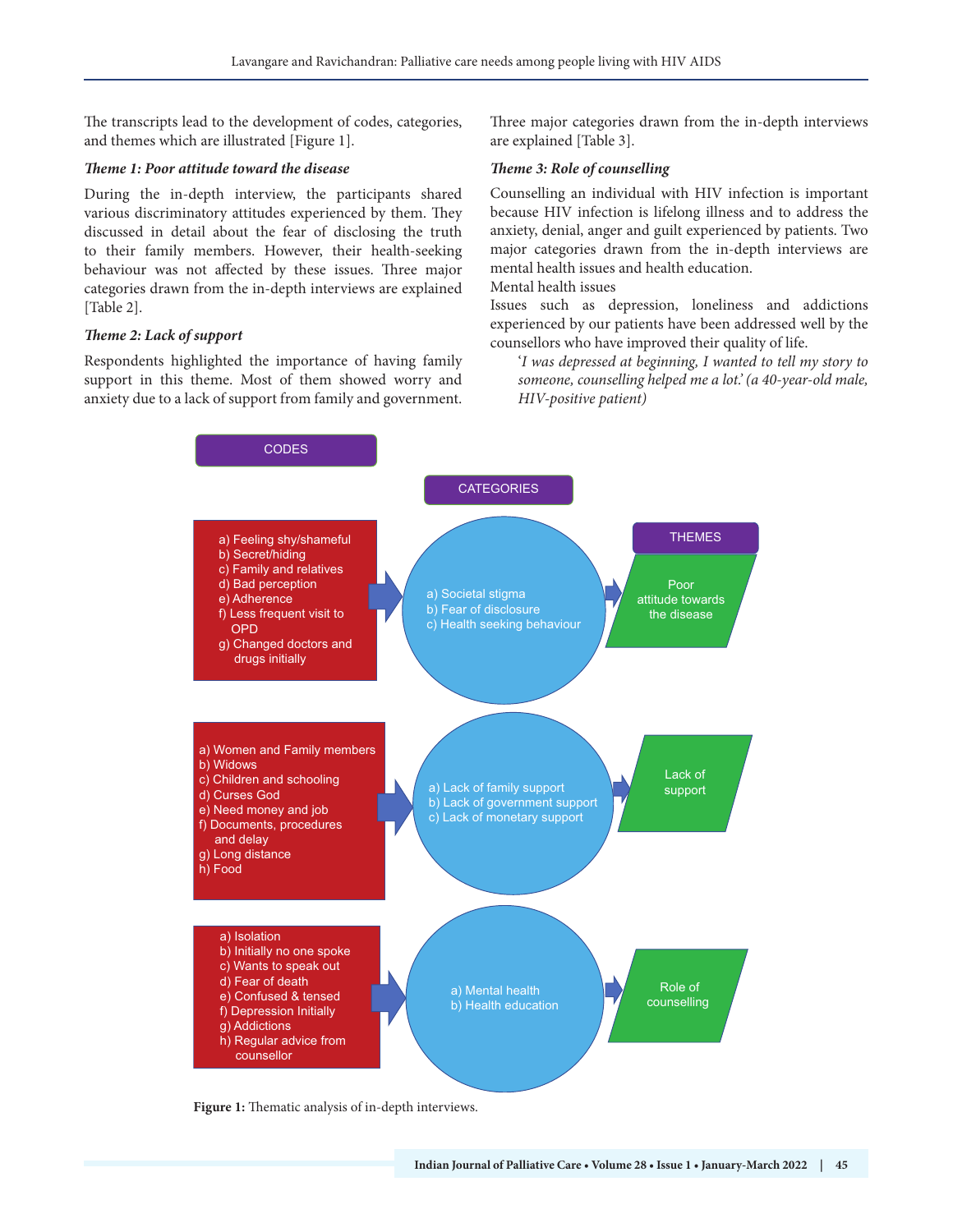| Table 2: Categories and description under theme 1: Poor attitude toward the disease.                                                                                                                                                                                                                                                                                                                   |                                                                                                                                                                                                                                                                                                                                                                                                                                                                                                                                                                            |  |
|--------------------------------------------------------------------------------------------------------------------------------------------------------------------------------------------------------------------------------------------------------------------------------------------------------------------------------------------------------------------------------------------------------|----------------------------------------------------------------------------------------------------------------------------------------------------------------------------------------------------------------------------------------------------------------------------------------------------------------------------------------------------------------------------------------------------------------------------------------------------------------------------------------------------------------------------------------------------------------------------|--|
| Category 1: Social stigma/rejection                                                                                                                                                                                                                                                                                                                                                                    |                                                                                                                                                                                                                                                                                                                                                                                                                                                                                                                                                                            |  |
| Description                                                                                                                                                                                                                                                                                                                                                                                            | <b>Verbatim</b>                                                                                                                                                                                                                                                                                                                                                                                                                                                                                                                                                            |  |
| Stigma is a feature of HIV disease and many people have<br>reported that their lives are affected by discrimination<br>and rejection. In our study, even participant's own family<br>members showed discrimination.                                                                                                                                                                                    | 'I usually cover my face while coming here to get my medicines because<br>of societal stigma.' (a 47-year-old female, HIV-positive patient)<br>'My family members do not even allow me to cut vegetables.' (a<br>59-year-old female, HIV-positive patient)<br>'We are living alone as we do not want to disturb our family members.' (a<br>34-year-old male, HIV-positive patient)                                                                                                                                                                                         |  |
| Category 2: Fear of disclosure                                                                                                                                                                                                                                                                                                                                                                         |                                                                                                                                                                                                                                                                                                                                                                                                                                                                                                                                                                            |  |
| Description                                                                                                                                                                                                                                                                                                                                                                                            | Verbatim                                                                                                                                                                                                                                                                                                                                                                                                                                                                                                                                                                   |  |
| Disclosing the HIV status to close family members has<br>number of advantages. However, our participants felt<br>shame and embarrassment to reveal the disease to their<br>family members. They have tried to hide their medicines<br>by removing the label of the medicine container                                                                                                                  | 'I come here quietly, I keep ART card in my shirt pocket whenever I come<br>here to get medicines, so that no one knows I am having the disease'. (a<br>40-year-old male, HIV-positive patient)<br>'I remove the stickers pasted outside the medicine container, then one<br>day my wife found it' (a 40-year-old male, HIV-positive patient)<br>'I go for work in a building, security checks our bag always, so I tear the<br>label pasted outside the medicine container, so that no one knows I am<br>taking these drugs' (a 28-year-old female, HIV-positive patient) |  |
| Category 3: Health-seeking behaviour                                                                                                                                                                                                                                                                                                                                                                   |                                                                                                                                                                                                                                                                                                                                                                                                                                                                                                                                                                            |  |
| Description                                                                                                                                                                                                                                                                                                                                                                                            | <b>Verbatim</b>                                                                                                                                                                                                                                                                                                                                                                                                                                                                                                                                                            |  |
| Participants wanted counselling services, treatment<br>services and medication services from one fixed place<br>rather than juggling between different places. Some<br>participants mentioned that they get encouraged by<br>visiting religious places which improve their sense of<br>well-being. People did not want home-based care as it<br>might reveal their HIV status to family and neighbours | 'In my house, first no one spoke to me for few days, If I do not come to<br>hospital, I know I will die' (a 35-year-old male, HIV-positive patient)<br>'Initially I felt very difficult, I went to different doctors, they changed<br>many drugs' (a 51-year-old male, HIV-positive patient)<br>'I do not want home-based care, as the neighbours will think bad'.<br>(a 38-year-old female, HIV-positive patient)<br>'Whenever I go to church, my pain goes away. (a 46-year-old female,<br>HIV-positive patient)                                                         |  |

'*I feel bad whenever I am not able to go to work due to disease.' (a 50-year-old female, HIV-positive patient)* '*I took tobacco, gutka and alcohol, I got TB with HIV. Counsellor told if I didn't stop all these addictions, medicines won't work.' (a 49-year-old male, HIV-positive patient)*

Health education

Many participants highlighted the need for counselling and health education for family members and society to reduce the stigma associated with HIV.

'*I used to get tablet for 3 months at a time; I come to ART OPD less frequently, because of relatives. Counselling has to be given to family members who think bad about the disease.*' *(a 38-year-old female, HIV-positive patient)*

#### **Quantitative part – to study the palliative care needs**

The sociodemographic characteristics of the 105 PLWHA who were selected for the quantitative part of the study are presented [Table 4]. The mean age of PLWHA was 38 years.

Nearly 20 (19%) PLWHA reported body ache as their predominant symptom followed by weakness  $n = 5$  (4.8%), weight loss  $n = 5$  (4.8%), skin disease  $n = 4$  (3.8%), tingling and numbness  $n = 4$  (3.8%), gastritis  $n = 4$  (3.8%), upper respiratory tract infection  $n = 3$  (2.8%), generalised itching  $n = 2$  (1.9%) and 1% each is constituted by *Candida* white discharge per vagina, burning micturition, loss of appetite, menstrual problem and excessive sleepiness. Almost half of PLWHA 53 (50.5%) had no symptoms. Ten out of 105 PLWHA (9.5%) were found to have difficulty in performing ADL. We found that the association between presenting symptoms and difficulty in performing ADL was highly significant ( $\chi^2$  = 38.8, *P*= 0.000). Those who were suffering from body ache had more difficulty in performing ADL than others.

The palliative care needs identified by PLWHA are illustrated [Figure 2]. The majority of PLWHA identified the need for financial assistance. Out of 50 (47.6%) PLWHA who required financial assistance, only 11 (22%) of them received it so far. The second most frequently identified need reported by 38 (36.2%) PLWHA who were a need of family support. The need for psychological support was reported as the third greatest need by 37 (35.2%) PLWHA.

We can see from [Table 5] that there is a significant association between gender with financial needs ( $\chi^2 = 7.6$ ,  $P = 0.019$ ) and nutritional needs ( $\chi^2 = 7.7$ ,  $P = 0.010$ ). The need was high among females who run the households and take care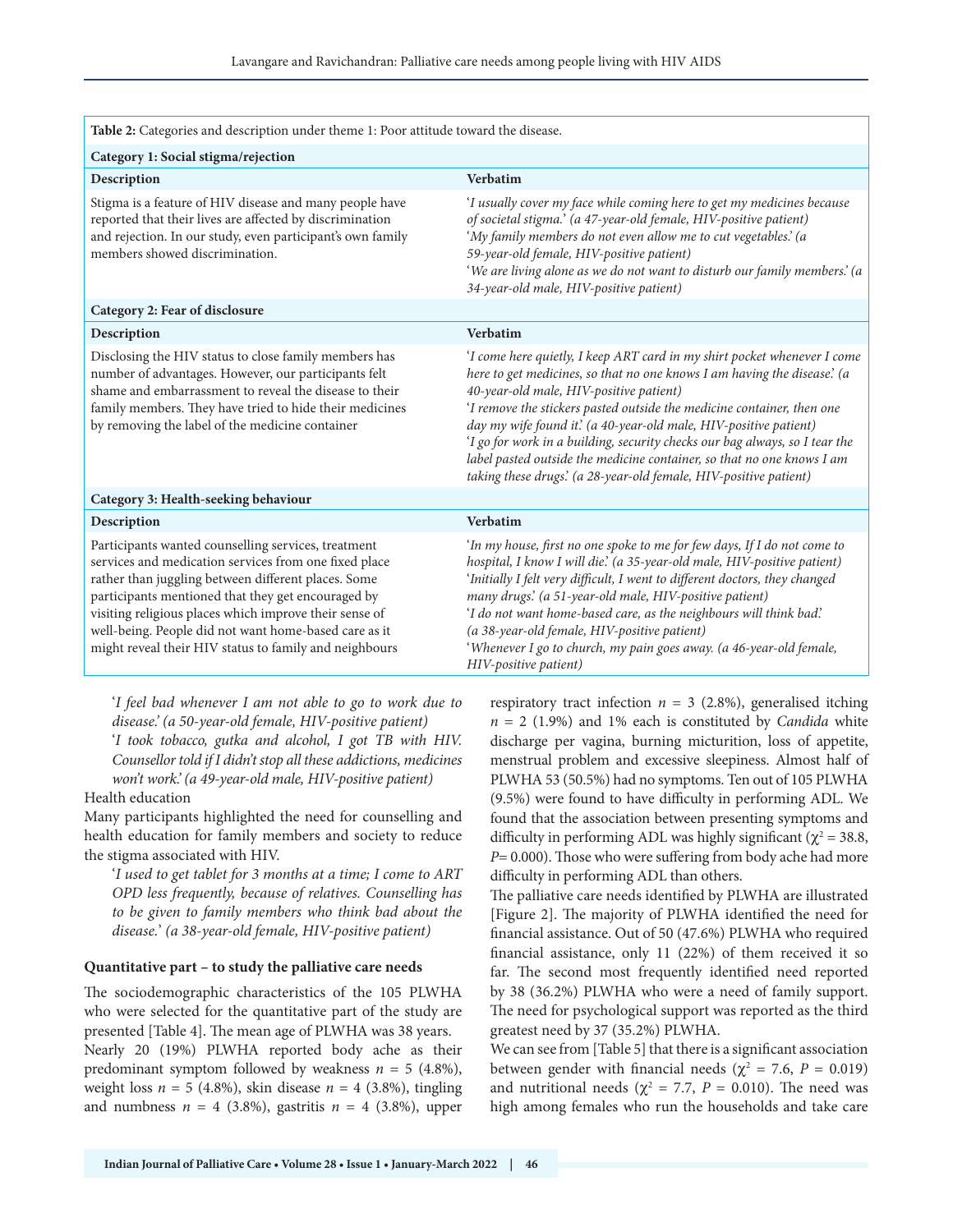| Table 3: Categories and description under theme 2: Lack of support.                                                                                                                                                                                                                                                        |                                                                                                                                                                                                                                                                                                                                                                                                                                                                                                                                                                                                                       |
|----------------------------------------------------------------------------------------------------------------------------------------------------------------------------------------------------------------------------------------------------------------------------------------------------------------------------|-----------------------------------------------------------------------------------------------------------------------------------------------------------------------------------------------------------------------------------------------------------------------------------------------------------------------------------------------------------------------------------------------------------------------------------------------------------------------------------------------------------------------------------------------------------------------------------------------------------------------|
| Category 1: Lack of family support                                                                                                                                                                                                                                                                                         |                                                                                                                                                                                                                                                                                                                                                                                                                                                                                                                                                                                                                       |
| Description                                                                                                                                                                                                                                                                                                                | <b>Verbatim</b>                                                                                                                                                                                                                                                                                                                                                                                                                                                                                                                                                                                                       |
| To share their experiences, difficulties and needs,<br>getting family support is very important. We got<br>mixed reactions from our participants. The most of<br>them told they did not get any meaningful support<br>from their family. However, few of them told their<br>young children take care of them               | 'I know about the financial help given by bank, but my mother-in-law<br>does not give me ration card to avail the services' (a 38-year-old female,<br>HIV-positive patient)<br>'No one is supportive, I am supporting everyone' (a 47-year-old male,<br>HIV-positive patient)<br>'My daughter got job as airhostess, she told me to stay at home, my<br>daughter will work and support me' (a 37-year-old female, HIV-positive<br>patient)<br>'My children keep alarm to remind me to take tablets, they call me to<br>confirm whether I had taken the tablet or not' (a 46-year-old female,<br>HIV-positive patient) |
| Category 2: Lack of monetary support                                                                                                                                                                                                                                                                                       |                                                                                                                                                                                                                                                                                                                                                                                                                                                                                                                                                                                                                       |
| Description                                                                                                                                                                                                                                                                                                                | <b>Verbatim</b>                                                                                                                                                                                                                                                                                                                                                                                                                                                                                                                                                                                                       |
| Participants mentioned the need for money to<br>pay school fees of children, buy groceries, buy<br>medications, etc., Participants highlighted the need<br>for proper nutritional intake during the course of the<br>disease and treatment. However, both money and<br>nutrition were a dream to many of our participants. | 'I do not know how me and my husband got the disease. We have three<br>girl children; we think of going for extra job' (a 39-year-old female,<br>HIV-positive patient)<br>'We do not have money to buy even milk, we are living in rent, we cannot<br>buy nutritious food also, we know the NGO proving nutritional support,<br>but it is far from our place'. (a 37-year-old female, HIV-positive patient)                                                                                                                                                                                                           |
| Category 3: Lack of government support                                                                                                                                                                                                                                                                                     |                                                                                                                                                                                                                                                                                                                                                                                                                                                                                                                                                                                                                       |
| Description                                                                                                                                                                                                                                                                                                                | <b>Verbatim</b>                                                                                                                                                                                                                                                                                                                                                                                                                                                                                                                                                                                                       |
| The most of the participants were returned back<br>many times from various government facilities for not<br>having necessary documents for availing the services                                                                                                                                                           | 'Documentations and procedures are more to get financial help from<br>government, it is waste of time' (a 40-year-old male, HIV-positive<br>patient)                                                                                                                                                                                                                                                                                                                                                                                                                                                                  |

having necessary documents for availing the services



**Figure 2:** Palliative care needs.

of their husbands and children. There was a significant association between the number of family members in house with psychological support ( $\chi^2$  = 6.7, *P* = 0.009). It was found that participants who were living alone with their spouse or with children were in more need of psychological support. To overcome the stress due to loneliness, participants would like to talk to someone and share their feelings. The association between the number of years living with HIV and the need for psychological support was highly significant ( $\chi^2 = 13.3$ ,  $P = 0.001$ ). It is seen from that table, those PLWHA for



**Figure 3:** Triangulation between quantitative and qualitative findings.

<5 years were in more need of psychological support than others. This might be because they are recently diagnosed, they might take time to accept the disease and live to the fullest.

The triangulation between quantitative and qualitative findings which support each other is given in [Figures 3 and 4]. The operational definition for various palliative care needs is given in [Table 6].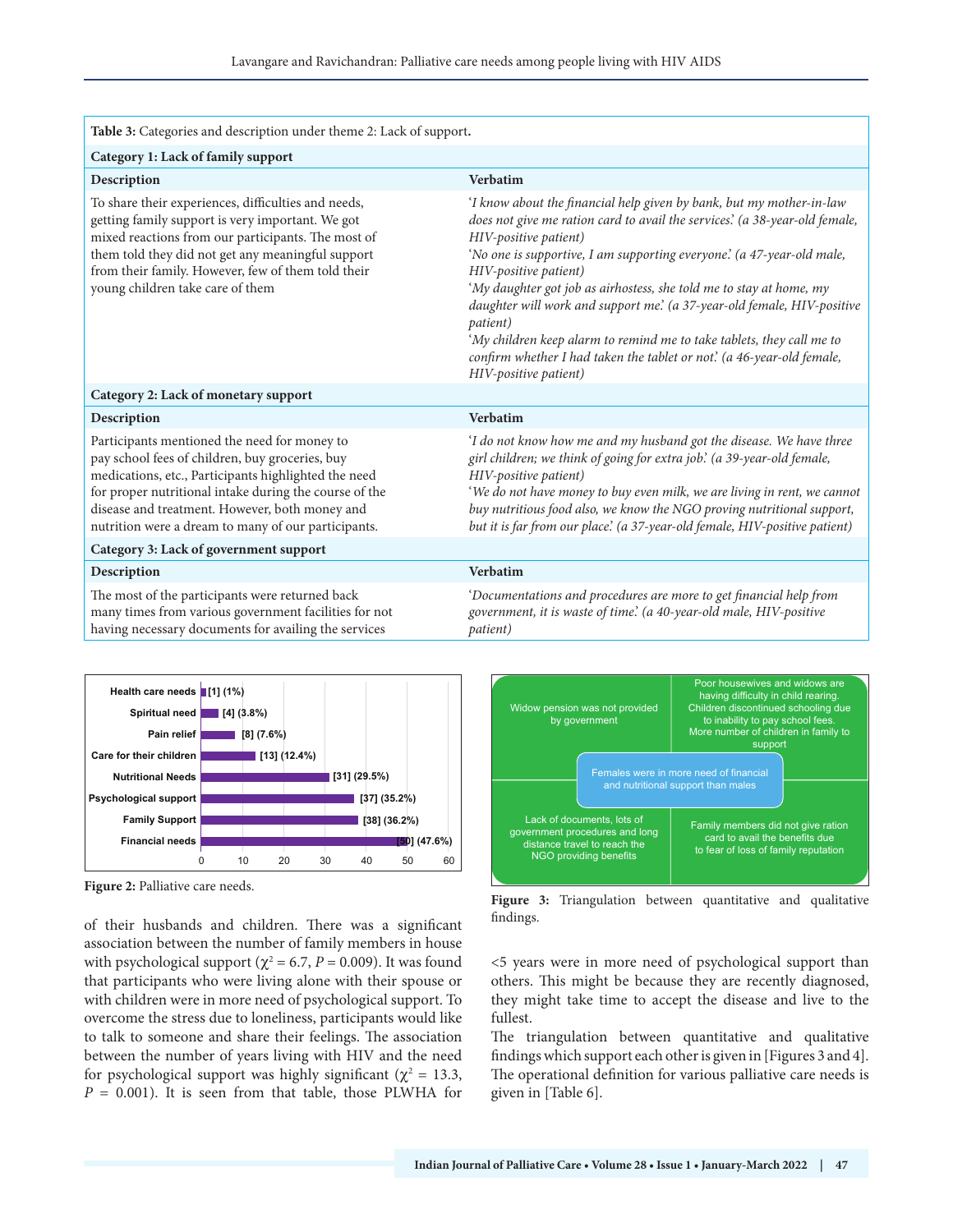| Table  | Sociodemographic profile of study participants<br>4:<br>(quantitative component) $n=105$ . |                |                      |
|--------|--------------------------------------------------------------------------------------------|----------------|----------------------|
| S. No. | Sociodemographic profile                                                                   |                | Frequency Percentage |
| 1      | Age (in years)                                                                             |                |                      |
|        | $20 - 30$                                                                                  | 13             | 12.4                 |
|        | $30 - 40$                                                                                  | 41             | 39.0                 |
|        | $40 - 50$                                                                                  | 32             | 30.5                 |
|        | >50                                                                                        | 19             | 18.1                 |
| 2      | Sex                                                                                        |                |                      |
|        | Male                                                                                       | 43             | 41.0                 |
|        | Female                                                                                     | 57             | 54.3                 |
|        | Transgender                                                                                | 5              | 4.8                  |
| 3      | Education                                                                                  |                |                      |
|        | Graduate                                                                                   | 2              | 1.9                  |
|        | Intermediate/diploma                                                                       | $\overline{4}$ | 3.8                  |
|        | High school                                                                                | 22             | 21.0                 |
|        | Middle school                                                                              | 51             | 48.6                 |
|        | Illiterate                                                                                 | 26             | 24.8                 |
| 4      | Occupation                                                                                 |                |                      |
|        | Professional                                                                               | 2              | 1.9                  |
|        | Clerical, farmer and shop                                                                  | 8              | 7.6                  |
|        | owner                                                                                      |                |                      |
|        | Skilled work                                                                               | 41             | 39.0                 |
|        | Unskilled work                                                                             | 18             | 17.1                 |
|        | Unemployed                                                                                 | 36             | 34.3                 |
| 5      | Socioeconomic status                                                                       |                |                      |
|        | Upper class                                                                                | $\overline{4}$ | 3.8                  |
|        | Upper-middle class                                                                         | 11             | 10.5                 |
|        | Middle class                                                                               | 39             | 37.1                 |
|        | Lower-middle class                                                                         | 44             | 41.9                 |
|        | Lower class                                                                                | 7              | 6.7                  |
| 6      | Marital status ( $n=100$ after excluding transgenders)                                     |                |                      |
|        | Unmarried                                                                                  | 3              | 3                    |
|        | Married                                                                                    | 81             | 81                   |
|        | Divorced                                                                                   | 7              | 7                    |
|        | Widowed                                                                                    | 9              | 9                    |
| 7      | Number of children ( $n=97$ after excluding unmarried                                      |                |                      |
|        | persons)                                                                                   |                |                      |
|        | No children                                                                                | 6              | 6.2                  |
|        | 1–2 children                                                                               | 59             | 60.8                 |
|        | >2 children                                                                                | 32             | 33.0                 |
| 8      | Number of years living with HIV (year)                                                     |                |                      |
|        | $<$ 5                                                                                      | 41             | 39.0                 |
|        | $5 - 10$                                                                                   | 32             | 30.5                 |
|        | >10                                                                                        | 32             | 30.5                 |
|        | Total                                                                                      | 105            | 100.0                |
| 9      | WHO HIV stage                                                                              |                |                      |
|        | Stage 1                                                                                    | 80             | 76.2                 |
|        | Stage 2                                                                                    | 15             | 14.3                 |
|        | Stage 3                                                                                    | 7              | 6.7                  |
|        | Stage 4                                                                                    | 3              | 2.9                  |

## **DISCUSSION**

The in-depth interviews conducted among 15 participants with HIV revealed that they faced social, psychological, and family problems while living with the disease. Some of the



**Figure 4:** Triangulation between quantitative and qualitative findings.

categories which emerged in this interview were social stigma, fear of disclosure, health issues, lack of family, monetary and government support. These findings were consistent with the similar study conducted by Dejman *et al*. in Iraq where almost similar types of findings were found.<sup>[6]</sup>

The quantitative part of the study explored the palliative care needs of PLWHA. About 52 (49.5%) PLWHA reported experiencing symptoms and among these 52 people, 20 (19%) were suffering from body ache. The association between reported symptoms and difficulty in performing ADL was found to be highly significant  $(P = 0.000)$ . The results were consistent with the similar study conducted by Uwimana in Rwanda in which about 92% of PLWHA had physical symptoms, and the association between reported health status and the ability to perform ADL was also found to be significant  $(P < 0.001)$ .<sup>[7]</sup>

Our study results show that PLWHA were in need of financial assistance; family support; psychological support; nutritional support; care for their children; pain relief; spiritual support and change in the healthcare system. The necessities identified in our study were almost the same as the results of similar studies such as Uwimana, Laschinger *et al*. and Sepulveda *et al*.The four commonly identified palliative care needs are briefed below.[7-9]

The most frequently identified palliative care need reported by 50 (47.6%) PLWHA who were financial assistance. This is consistent with the results of a similar study conducted by Ekiria Kikule in Uganda where 71 of 173 (30%) study participants were experiencing financial problems and required financial support.<sup>[5]</sup> The triangulation of findings in our study suggests that poor housewives, widows, difficulties in child rearing, lack of family support, lack of government widow pension, etc., contribute to the association between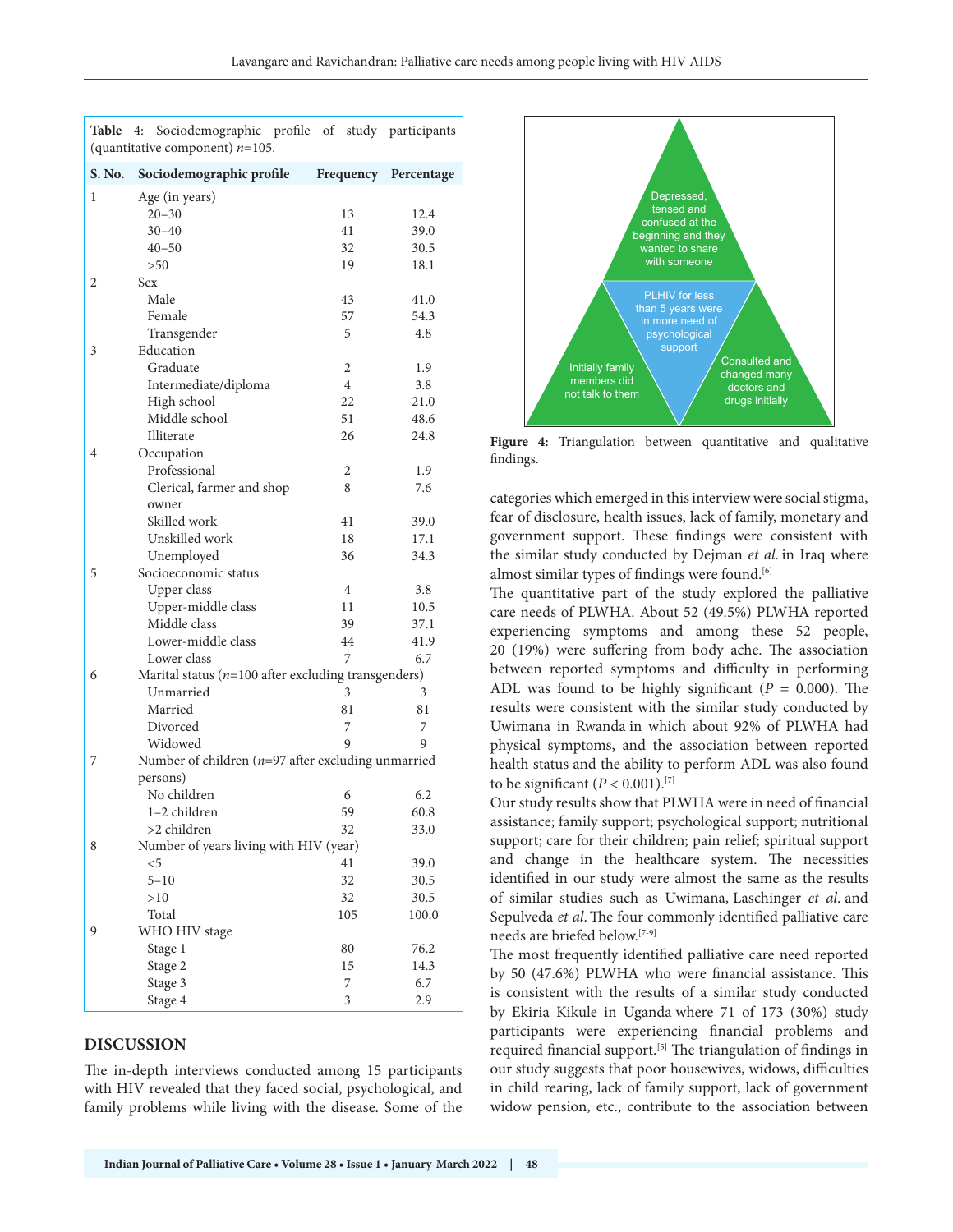| Table 5: Association between sociodemographic profile and palliative care needs. |                                         |                                              |                                                |                                                          |
|----------------------------------------------------------------------------------|-----------------------------------------|----------------------------------------------|------------------------------------------------|----------------------------------------------------------|
| S. No.                                                                           | Sociodemographic profile                | Palliative care needs                        |                                                | P-value                                                  |
| $\mathbf{1}$                                                                     | Gender                                  | Financial needs (%)                          |                                                |                                                          |
|                                                                                  |                                         | Yes                                          | N <sub>o</sub>                                 |                                                          |
|                                                                                  | Male<br>Female<br>Transgender<br>Total  | 15(34.9)<br>34 (59.6)<br>1(20.0)<br>50(47.6) | 28(65.1)<br>23(40.4)<br>4(80.0)<br>55 (52.4)   | $\chi^2$ =7.632, d.f.=2<br>Fisher's exact value, P=0.019 |
| $\overline{2}$                                                                   | Gender                                  | Nutritional needs (%)                        |                                                |                                                          |
|                                                                                  |                                         | Yes                                          | <b>No</b>                                      |                                                          |
|                                                                                  | Male<br>Female<br>Transgender<br>Total  | 8(18.6)<br>23(40.4)<br>0(0)<br>31(29.5)      | 35(81.4)<br>34(59.6)<br>5(100.0)<br>74 (70.5)  | $\chi^2$ =7.770, d.f.=2<br>Fisher's exact value, P=0.019 |
| 3                                                                                | Number of family members                | Psychological support (%)                    |                                                |                                                          |
|                                                                                  |                                         | Yes                                          | N <sub>o</sub>                                 |                                                          |
|                                                                                  | $2-3$ members<br>>4 members<br>Total    | 13(44.8)<br>15(19.7)<br>28(26.7)             | 16(55.2)<br>61(80.3)<br>77(73.3)               | $\chi^2$ =6.757, d.f.=1<br>Chi-square value, P=0.009     |
| $\overline{\mathbf{4}}$                                                          | Number of years living with HIV (years) | Psychological support (%)                    |                                                |                                                          |
|                                                                                  |                                         | Yes                                          | <b>No</b>                                      |                                                          |
|                                                                                  | < 5<br>$5 - 10$<br>>10<br>Total         | 19(46.3)<br>5(15.6)<br>4(12.5)<br>28(26.7)   | 22(53.7)<br>27(84.4)<br>28 (87.5)<br>77 (73.3) | $\chi^2$ =13.395, d.f.=2<br>Chi-square value, $P=0.001$  |

| Table 6: Operational definition for various palliative care needs. |                       |                                                                                                                                                                                               |
|--------------------------------------------------------------------|-----------------------|-----------------------------------------------------------------------------------------------------------------------------------------------------------------------------------------------|
| <b>S. No.</b>                                                      | Palliative care needs | <b>Operational definition</b>                                                                                                                                                                 |
| 1                                                                  | Financial needs       | Financial assistance to the patients<br>and their family members to<br>meet their basic needs such as<br>food, rent, purchase of drugs and<br>school fees of children. <sup>[5]</sup>         |
| 2                                                                  | Nutritional needs     | Nutritional support like<br>monthly ration to help patients<br>live as actively as possible and<br>prevent nutritional deficiencies                                                           |
| 3                                                                  | Psychological support | Assessing if the family is<br>physically and emotionally<br>capable of caring for the patient<br>and offering education along<br>with counselling to the patient<br>as well as family members |
| $\overline{4}$                                                     | Spiritual support     | To understand the meaning of<br>life and improvement in belief<br>and faith                                                                                                                   |
| 5                                                                  | Healthcare needs      | To draw an experience and<br>communication between patient<br>and healthcare provider to<br>provide best combination of<br>intervention and medications                                       |

female genders with the increased need for financial support [Figure 3]. The findings were similar to the study conducted by Kaba *et al*. in Ethiopiawhere female PLWHA complained that the palliative care support they received was not sufficient and they needed more economical support that will help them to recover fully and support their children.<sup>[10]</sup> The results were also similar to the study conducted by Selman *et al*. in Sub-Saharan Africa where the females worried for a lack of enough food, lack of money for transportation to collect medicines, and children's education.[11]

The second prerequisite reported by 38 (36.2%) PLWHA who were family support. Although few of the family members had knowledge about the disease, they exhibited a bad attitude toward them which worried many participants. Furthermore, care at home was not preferred by the majority of them due to poor family support. The results were in contrast with the similar study by Prasad *et al*. in Pondicherrywhere the majority preferred home-based care due to the good family support and to save the time and money in reaching the hospitals.<sup>[12]</sup>

Family support was followed by the need for psychological support among 37 (35.2%) PLWHA patients. The triangulation of findings in our study suggests that, at the initial stages of diagnosis, patients experienced depression, tension and confusion related to the cause of the disease which resulted